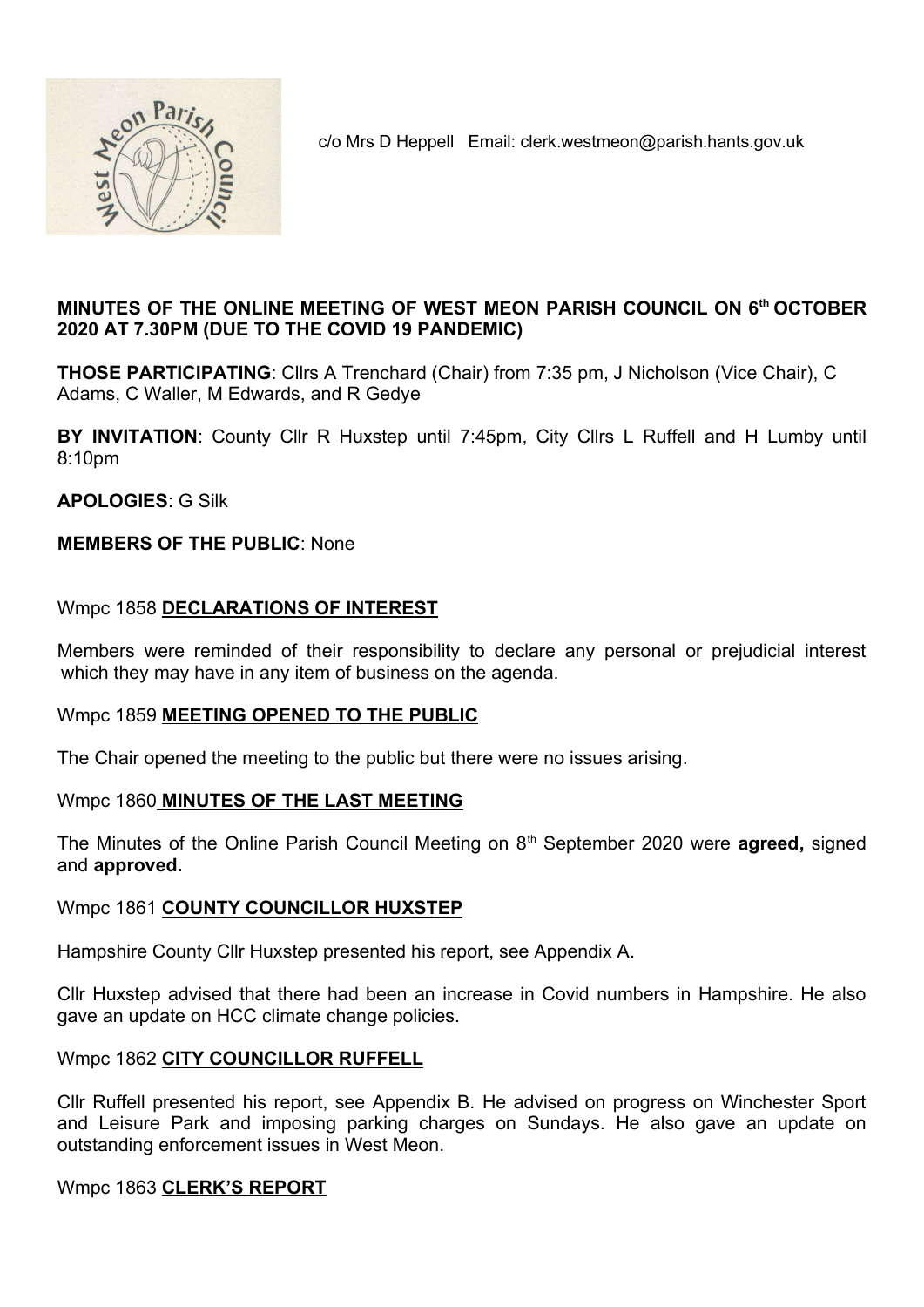- Damage to the Bus Shelter reported to Zurich Insurance and 2 x quotes received for repairs.
	- a) Silk Services £9,360.00 inc VAT
	- b) White Worx £11,400.00 inc VAT
- **Grant Request received:**

WM K9 Community dog training club £300.00 for provision of promoting responsible ownership of dogs in the West Meon community.

### TO RECEIVE WORKING GROUPS

### Wmpc 1864 PLANNING

a) i) SDNP/20/03432/FUL Metis Homes for 10 dwellings on land at the end of Long Priors. WMPC raise NO OBJECTIONS but Further Comments

1 WMPC consider that Plots 9 and 10 should be the same size as Plot 8. It is disingenuous to say that they are not large – they are imposing in the landscape and the development. The size of these two plots are one of the most pressing issues. The size of these plots should be reduced to match Plot 8.

2. WMPC raise concerns over the management company and whether they will be responsible for the roads and lighting.

3. WMPC raise concerns about the loss of parking at the end of Long Priors turning area. Alternative spaces need to be accommodated closer to Long Priors, as the turning head has been used historically as additional car parking spaces.

4. SDNP needs to ensure that both the solar cells and heat pumps are included in the final plan.

5. If granted permission, a condition should be attached to ensure that there is a Construction Management Plan to include wheel washing facilities for construction vehicles. Also for the reinstatement of Long Priors road surface, if damaged during construction.

6. WMPC request conditions be attached to control hours of working and the movement of construction vehicles and deliveries to and from the site. Vehicles should only access the site via the A272 north of the site to avoid congestion on the narrow Church Lane, especially by the school where there are existing severe congestion and parking issues. This has already been highlighted to the developers.

ii) SDNP/20/03665/FUL Lion Hill House Alton Road West Meon GU32 1JF New single storey dwelling OBJECTIONS raised.

The proposed dwelling by reason of its unsympathetic modern design is considered to be an inappropriate and insensitive form of development which is out of keeping with both the scale and design of the adjoining historic buildings and its siting within the West Meon Conservation Area and South Downs National Park.

Whilst West Meon Parish Council recognise that the application is for a single dwelling and that contemporary design can be appealing, the Parish believe the design not to be in keeping with the Conservation Area and the surrounding properties, and not adhering to the principles of design and materials in the West Meon Village Design Statement 2002. The application is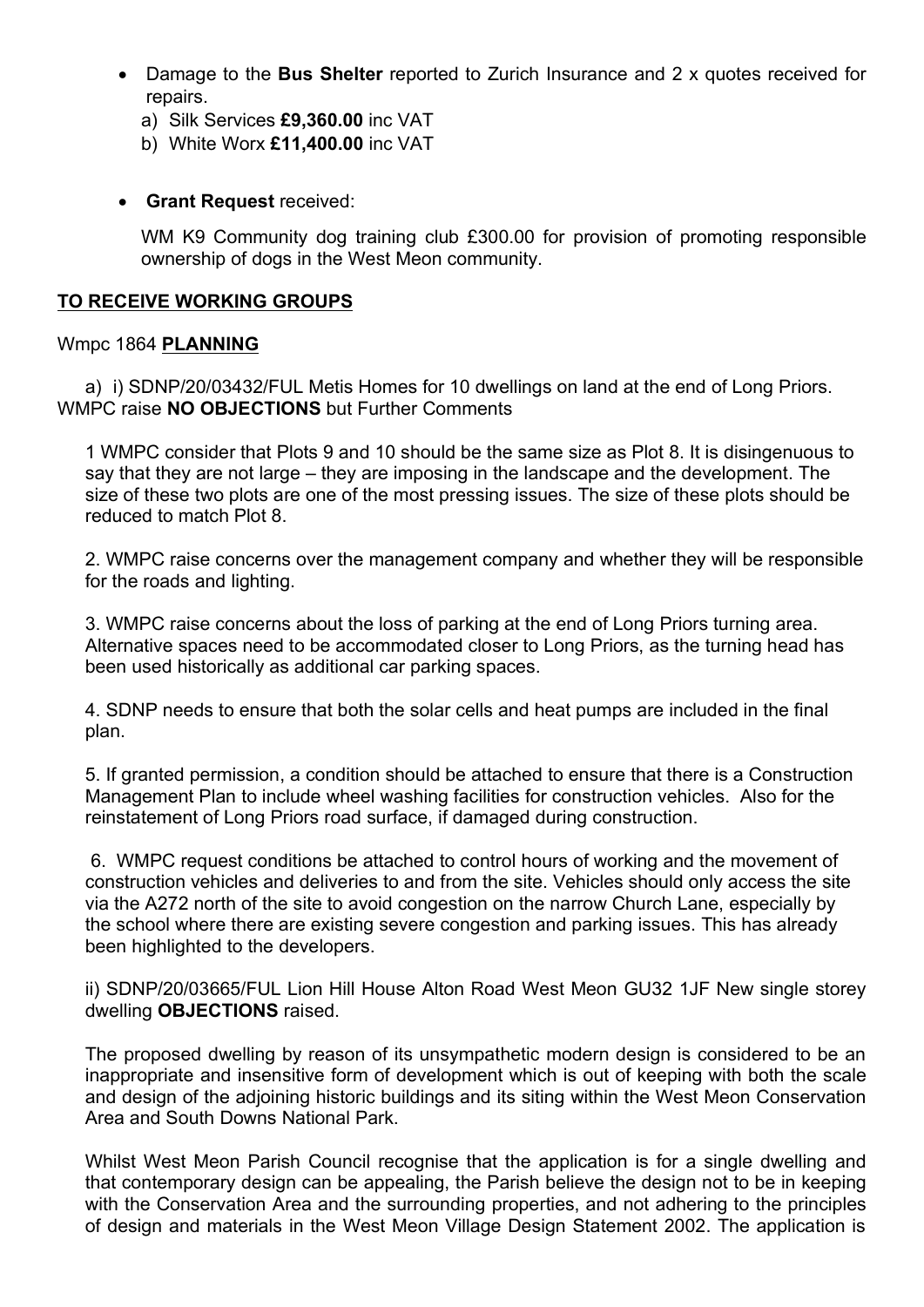for a dwelling that would not be traditional in design or scale, and would affect the setting of the listed buildings around.

Whilst the recent appeal decision on this site is acknowledged, a high quality traditionally designed building is required which is sympathetic to its setting in the West Meon Conservation Area, the adjacent listed buildings and South Downs National Park.

WMPC would request that this application is referred to the Planning Committee as was the previous planning application due to the planning history of the site and appeal.

iii) SDNP/20/03727/HOUS 6 Doctors Lane West Meon GU32 1LW. It was agreed that NO OBJECTIONS would be raised.

It was agreed that the Parish would consult Mr P Brannon regarding the Government's White Paper on Planning and response by Parish Councils.

### Wmpc 1865 FINANCE AND ADMINISTRATION

Cllr Edwards advised that the rifle club would like to extend the building 4 metres to the south and 1.5 metres to the west and east elevation. The Parish Council **agreed** that they would support the proposal in principle providing there was no loss of car parking spaces.

- i) It was **agreed** that the Parish projects should be:
	- Cleaning of the cross and war memorial.
	- Repair of recreation field area damaged by crows.
	- Rebuilding of bus shelter, with electric sensor light, solar lighting. Quotes received for repairs and with insurance.
	- Improve and clear river flow (Cllr Gedves).
- ii) Grant request from West Meon K9 Community dog training club for £300.00 was unanimously agreed.
- iii) Cllr Edwards advised that he had contacted the owners Mr and Mrs Youngers about repairs to their iron railings and he will also get quotes for repairs to the damaged flint wall on | Church lane. .

### Schedule of Payments

## Payments 6<sup>th</sup> October 2020 Biffa Bins WM village Hall **E95.70** BACS D Heppell salary September BACS Expenses **Expenses E14.50**  $HMRC$   $E26.80$ WM K9 Community Dog training club **E300.00**

It was unanimously **agreed** to approve the schedule of payments.

### Wmpc 1866 HIGHWAYS AND TRANSPORT

i) SDNP advise that a Section 106 contribution of £4,028.14 is available for repairs to the car park. Awaiting quotes from Cllrs Silk and Edwards.

### Wmpc 1867 COMMUNITY, RECREATION AND TRANSPORTATION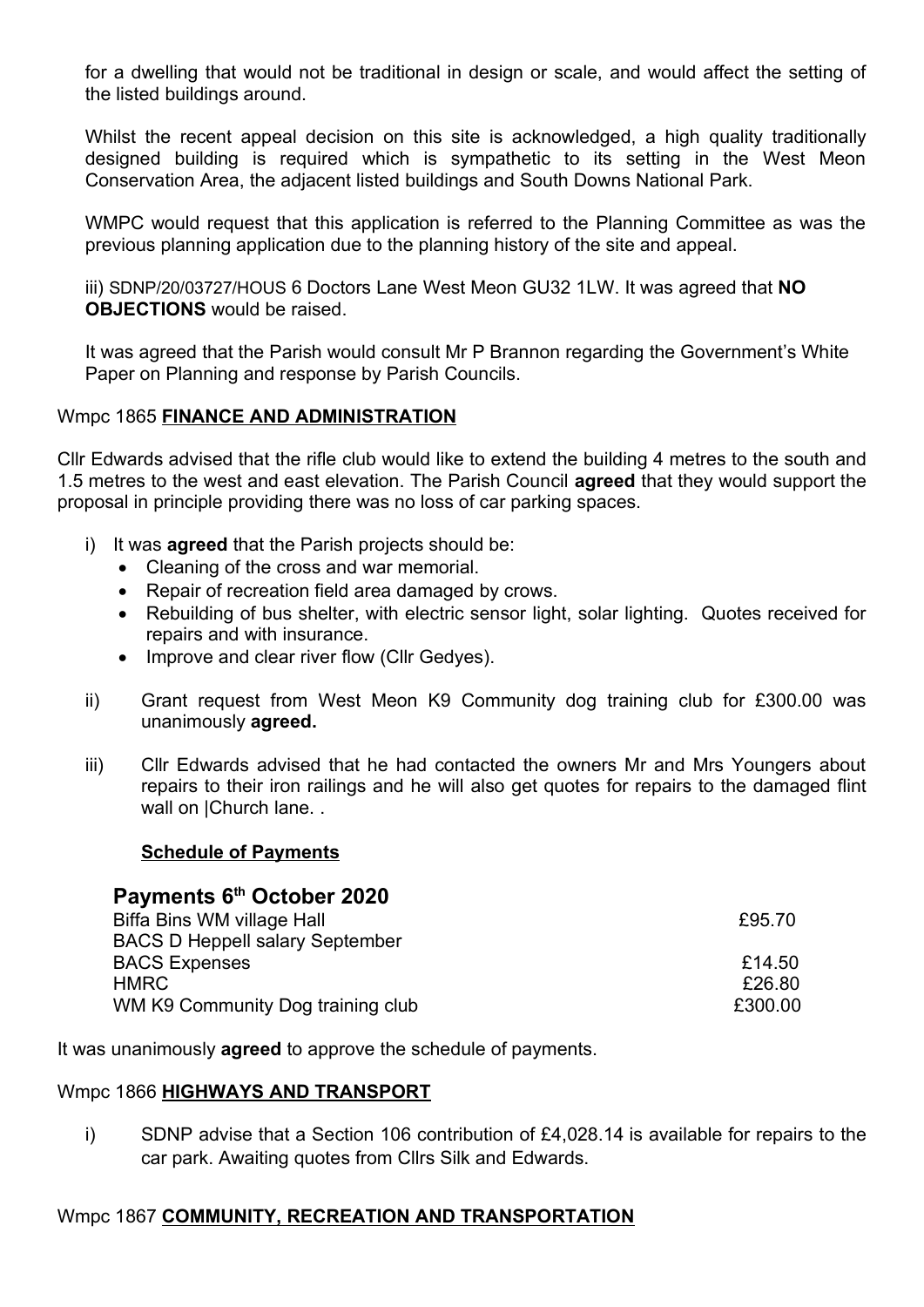Cllr Nicholson advised that there would be no Christmas Fair this year.

Cllr Waller advised that the Christmas lights need checking and arrangements made for Christmas trees. He also advised the next date for Lengthsman is  $6<sup>th</sup>$  Jan 2020.

## Wmpc 1868 ITEMS TO BE CONSIDERED AT THE NEXT MEETING

Cleaning of cross and war memorial, repair of recreation ground field, bus shelter repairs, Parish News.

## Wmpc 1869 DATES OF NEXT MEETINGS

Tuesday 10<sup>th</sup> November 2020, Tuesday 1<sup>st</sup> December 2020, online meetings.

The meeting closed at 9.10 pm

Chair ……………………….

# Appendix A Cllr Roger Huxstep Member for Meon Valley Division

## Hampshire County Council Divisional Report for West Meon Parish Council

## Spotlight on Covid-19 costs - County Council takes stock of latest financial forecasts for tackling the pandemic

On Tuesday 29<sup>th</sup> September, HCC's Cabinet reviewed the current picture, the result of significant unplanned additional costs during the outbreak, as well as lost income from areas such as school meals, country parks and registration services (births, deaths and marriages). Latest predictions put these extra costs and losses at around £160 million this financial year – with around £83 million of that unfunded.

The overall costs and losses rise to over £210 million over the next three years, and despite a potential financial response package having been agreed earlier this summer, a further £80 million of savings will still be needed in the budget by April 2023, in order to meet rising demand in services such as social care for vulnerable children and adults.

Leader of Hampshire County Council, Councillor Keith Mans explained: "The job of forecasting the financial impact of coronavirus is an immensely difficult task, not least because of the uncertainty caused from such a fast-moving, evolving pandemic. We continue to monitor the figures closely, and report them regularly to Government, while taking stock and making our own financial mitigations.

"Our exposure to Covid-19 is currently expected to cost us in the region of £83 million this year. Fortunately, Hampshire was in a strong financial position before coronavirus hit, thanks to our strong track record of careful and consistent budget planning alongside the prudent use of our reserves. As such, we have put plans in place so we can weather the storm this year, but a council smaller than Hampshire might not have been able to cope with such challenges.

"We have had some additional, welcome funding from Government in the form of grant and reimbursement of lost income, to support local authorities' response to the crisis, and together with some additional savings secured across our departments, the financial liability of coronavirus for this year is slightly less than we predicted earlier this summer. However, moving into the medium term, the situation worsens as we also take stock of growing demand in adult social care which we expect to increase further as a result of the pandemic, further lost income and council tax revenue, and the costs of responding to any subsequent coronavirus outbreaks. It means that our total unfunded costs and losses rise to around £210 million over the next three years – with the need for at least £52 million from Government in order to remain financially viable in the future.

"We have remained steadfast in our representations to Government on the severity of this unprecedented situation and continue to stress the need for a sustainable funding solution to help us through the current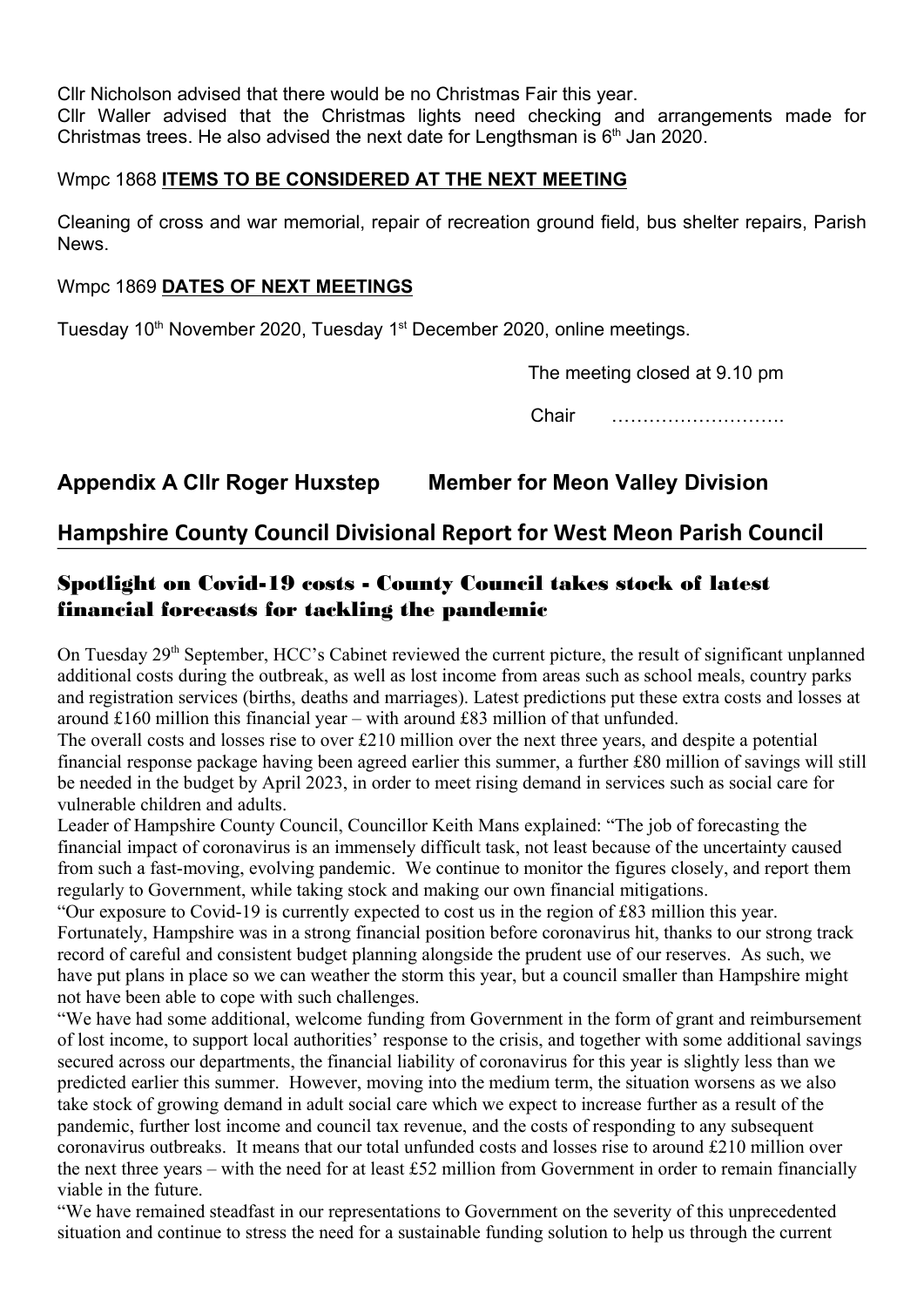financial crisis we face from coronavirus, and into the future – including opportunities that allow local authorities greater freedoms to charge for some services, and flexibility around setting council tax. I sincerely hope Government addresses these concerns in the next Comprehensive Spending Review, set to be announced later this year, and looking ahead to the next three financial years. This would deliver a muchneeded step in the right direction towards providing local government with a more stable financial outlook for the years ahead and safeguarding crucial local services to the people of Hampshire and beyond."

# Overwhelming majority of Hampshire pupils back at school following lockdown

It's been a successful start to the autumn term, following lockdown leading to many school children learning from home for nearly five months

Attendance at Hampshire schools is exceptionally good and above the national average, despite the fears relating to COVID-19. The week ending 18th September 2020 saw: 91% of primary aged children attending Hampshire schools compared to 86% nationally; and 92% of secondary aged pupils compared to 88% nationally. Many absences are explained by the need to continue shielding because a pupil has a serious medical condition, or a pupil has one of the more usual childhood illnesses.

Councillor Roz Chadd, the Executive Member for Education and Skills at Hampshire County Council, said: "As a parent myself, I can fully understand that there may have been anxiety about the return to school following lockdown and the school summer holidays. It is fantastic to hear that any apprehension seems to have rapidly dispersed leading to such a high number going back to school at the beginning of the autumn term.

"I'm most especially pleased, to hear from schools, that any impact on pupils' health and wellbeing, including their mental health, appears to be minimal. Pupils have settled in well and have quickly adapted to the new arrangements in place at school to prevent the spread of infection. More importantly, children have been telling me how happy they are to be back in the classroom with their class-mates and teachers, not to mention how good it is for them to be with their friends again."

In preparation for the new term, all schools carried out detailed risk assessments to put in place whatever they needed to, to welcome children back to a COVID-19 safe school and prevent the virus spreading. Those arrangements vary from school to school, depending on the size and layout of their sites, as well as the ages and number of children attending, but they include:

- Placing children in distinct 'bubbles' (groups) to be maintained throughout the school day
- Operating a one-way system around the school site
- Staggering the start and end of the school day
- Staggering break times
- Building time for frequent handwashing in the daily timetable
- Additionally, providing hand sanitiser in strategic areas of the building
- Frequent reminders to Catch It, Bin It, Kill It
- Additional cleaning of school buildings.

Ahead of children returning to school, the County Council's Director for Public Health, Simon Bryant, stated that children are far less likely to be affected by coronavirus, citing a Public Health England Study which showed that those aged under 16 years old, accounted for just 1.1 per cent of 130,000 confirmed coronavirus cases during the first wave of the virus.

## Hampshire sets out clear actions to reduce carbon emissions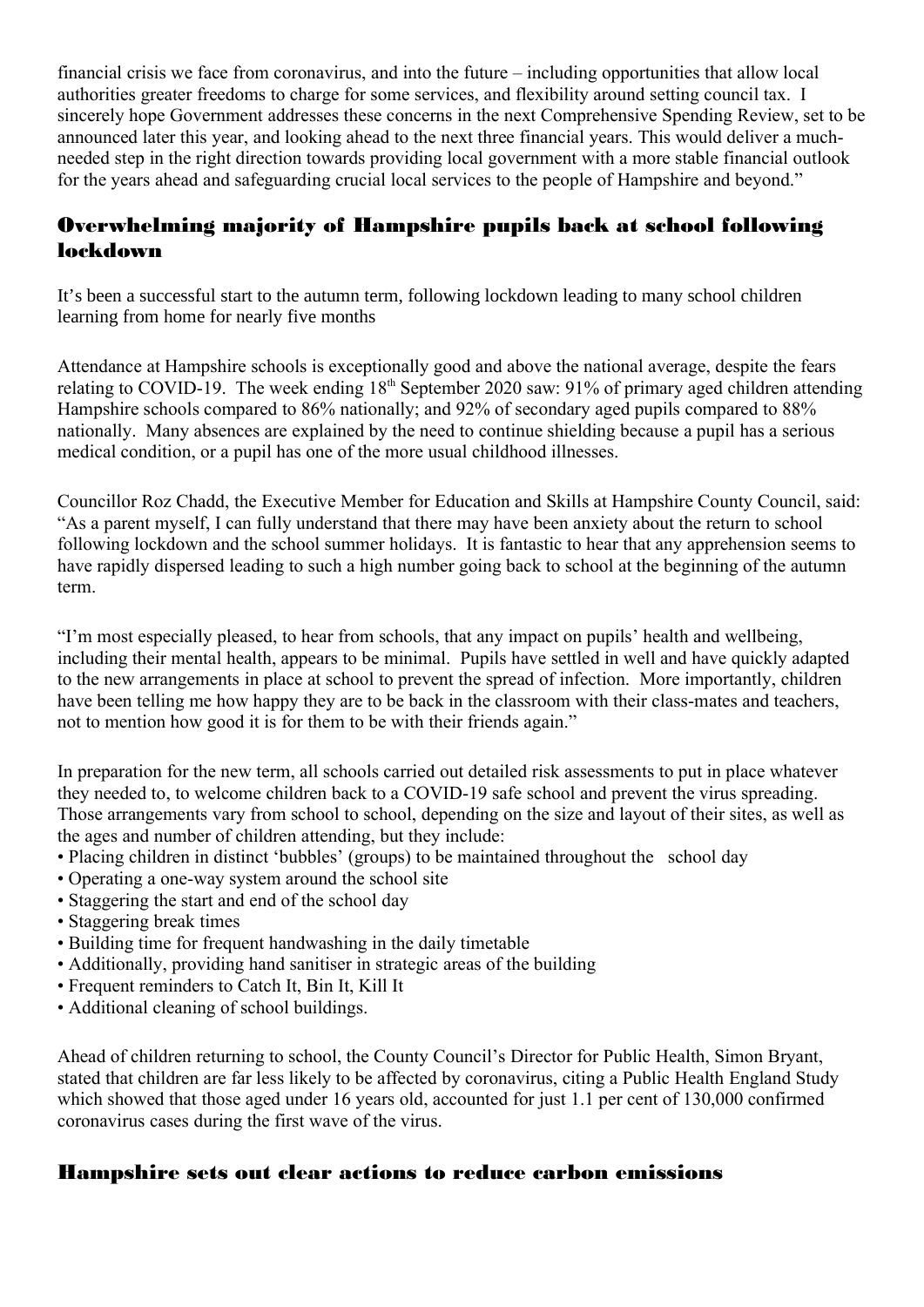Hampshire County Council's Cabinet reinforced its commitment to tackling the causes and impact of Climate Change when it agreed an Action Plan 2020-2025, as part of the overall Climate Change Strategy. The Action Plan details how the organisation will strive to meet its carbon reduction and resilience targets and includes a new Framework which focuses on the significant programmes of activity needed

The Action Plan and Framework shows how our ambitious approach and combined efforts can bring about significant progress in mitigating against, and building resilience to, climate change. We have the evidence, research and tools in place to focus on this challenge, and it is now absolutely imperative that everyone gets on board – from individual lifestyle changes to industries adopting new technologies. Council Leader, Cllr Mans said "Together, we can make the changes needed to bring carbon emissions in Hampshire down to net zero – but without national action and Government funding to support local initiatives, the County Council's commitment alone is not enough. We can do so much more together – indeed, only by doing so will we have a chance of leaving the legacy we want for future generations." The County Council's Cabinet approved the Climate Change Action Plan and Framework 2020-2025. It is based on a carbon baseline produced by the Carbon Trust which established that the greatest sources of emissions in Hampshire, and therefore where efforts must be focussed to reduce them. These are from industry and commercial operations (38.89%), transport (36.98%) and housing, such as energy use and heating (23.66%)

The plan includes input from collaborations with organisations, specialist groups and experts to better understand their priorities and capture ideas on how Hampshire can reach its carbon neutral target, and how we can all work together effectively to achieve this.

Cabinet also approved new decision-making tools, created by the Carbon Trust, designed to assess the carbon emissions and resilience impact of all significant decisions made by the County Council at the start of all projects. These tools provide a clear, robust, and transparent way of assessing how projects, policies and initiatives contribute towards the County Council's climate change targets; and will ensure climate change considerations are built into everything the Authority does.

## Great Waste Grants Open

Grant funding is now available to community groups, small businesses, schools, charities and Parish Councils to fund projects to help reduce waste, reuse or repair items. The fund has supported many projects in the past including repair cafes, cookery and upcycling classes in schools, a second-hand school uniform service, swap events and a click and collect service for refillable containers.

The deadline for the first round of applications is Friday,  $4<sup>th</sup>$  December 2020. A second round of applications will be open in early 2021. For more information https://www.hants.gov.uk/News/02102020Wastegrant

## Surface Water Drainage and Flooding - Useful Contacts:

Hampshire Highways routinely maintains Hampshire's 60,000 gullies and 4,600 catchpits, as well as carrying out a continued programme of improvements to highway surface water drainage systems to make Hampshire more resilient to the effects of extreme weather as we have seen lately. Please see below some useful contacts:

If you believe the flooding is from a main river contact the Environment Agency at: https://www.gov.uk/government/organisations/environment-agency or phone 0800 80 70 60.

Urgent issues on the public highway can be reported to the County Council via www.hants.gov.uk/transport/roadmaintenance/roadproblems during office hours and via 101 outside office hours.

Surface water flooding on the highway can also be reported direct to Hampshire County Council at www.hants.gov.uk/transport/roadmaintenance/roadproblems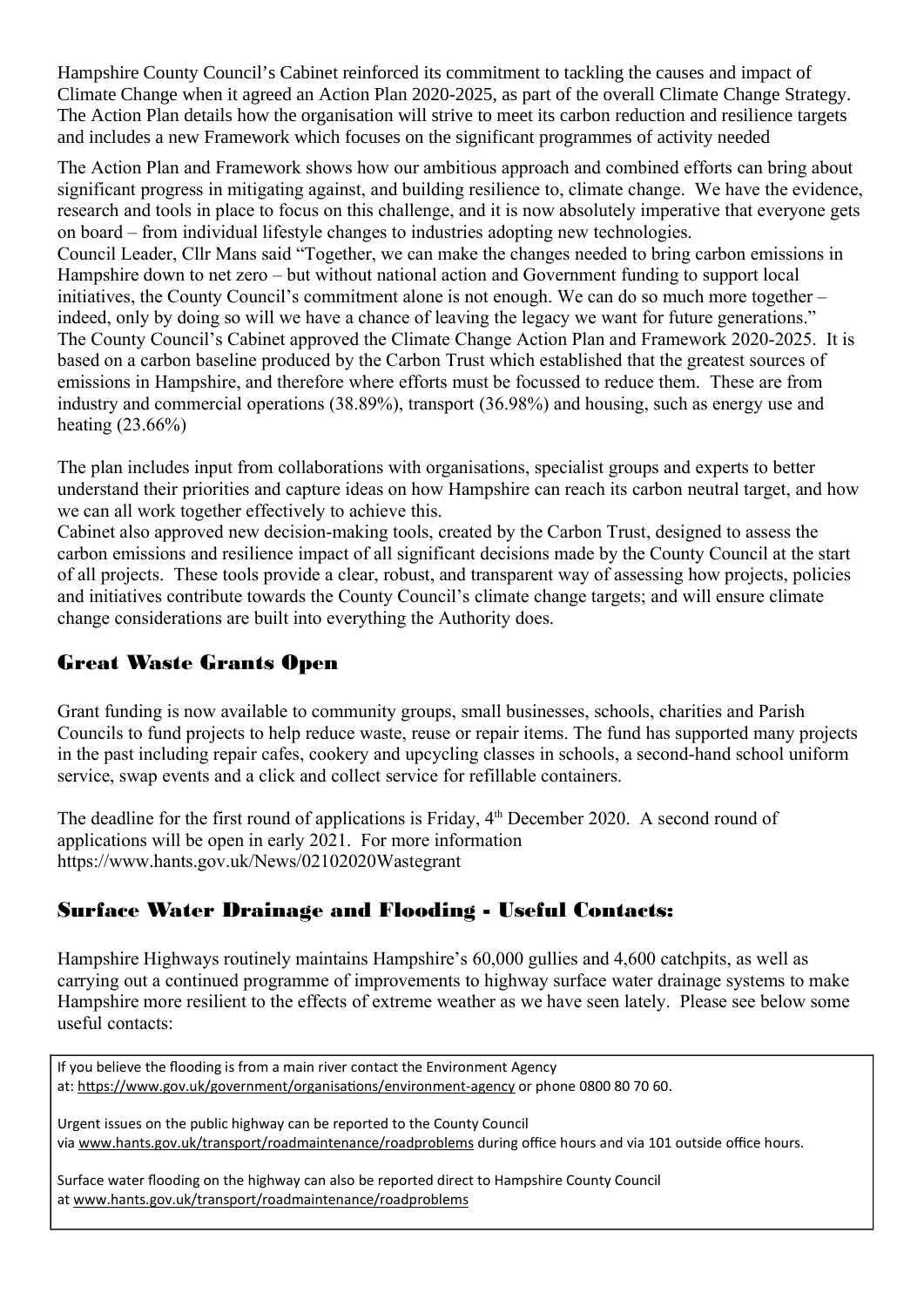For other incidents of flooding please report these at: https://www.hants.gov.uk/landplanningandenvironment/environment/ flooding/reportingflooding

Flood prevention guidance on reducing the risks and impacts of flooding is available at: https://www.hants.gov.uk/landplanningandenvironment/environment/flooding/floodprevention

Advice from Hampshire County Council and the Environment Agency on managing the risk of flooding is available at: https://www.hants.gov.uk/landplanningandenvironment/environment/flooding/sandbags

Advice on how householders can be prepared: hƩps://www.hants.gov.uk/community/emergencyplanning/whaƩoplanfor/floodingadvice

To sign up for flood alerts visit: https://flood-warning-information.service.gov.uk/warnings

Cllr Roger Huxstep Member for Meon Valley Division Hampshire County Council 6<sup>th</sup> October 2020

# Appendix B

# October Parish Council Report.

# Winchester Sport & Leisure Park reaches next major milestone

Winchester City Council's new sport & leisure park at Bar End is set to become one of the greenest buildings in the south of England after reaching its latest major construction milestone. Construction partner Willmott Dixon has now completed installation of more than 400 Photovoltaic (PV) solar panels on the roof of the fitness suite and sports hall, which will generate enough renewable energy to power the lights in the main swimming pool hall for 21.5 hours a day.

In addition to the PV panels, the new centre boasts a specialist infrastructure to reduce carbon emissions and improve water efficiency through the use of thermally-efficient solar control glazing, extensive rainwater drainage and biodiversity enhancements. Combined heat and power for heating the pools' water and electrical generation will also contribute to the project achieving an 'excellent' BREEAM rating, a key marker in certifying the building's sustainability credentials.

The state-of-the-art facility will be equipped with the latest features including a 50m competition pool, a separate training pool (also with a movable floor), an eight-court sports hall, four squash courts 200 gym stations, two large studios and 'Top Rock' indoor fun climbing. A hydrotherapy suite, in partnership with The Pinder Trust, will also be available for patients with long term health conditions and for the public to receive physiotherapy, support with sports injuries and pain relief or for general relaxation.

# 35 new affordable council homes in Kings Worthy

One of Winchester City Council's newest housing schemes is starting to take shape. The scheme will provide 35 homes with a range of different housing options including affordable rent and shared ownership.